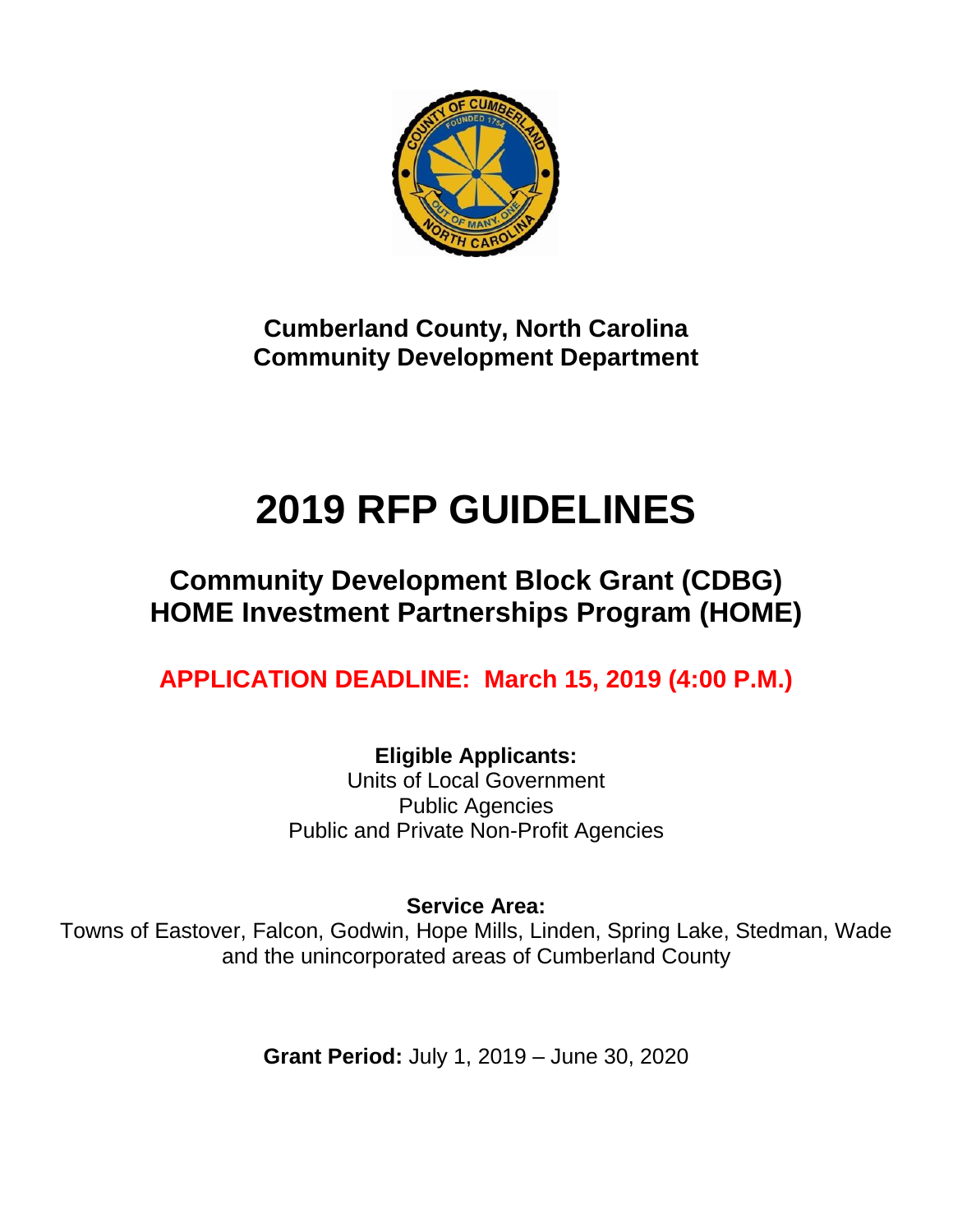# **I. INTRODUCTION**

These guidelines provide background and application process information for the Community Development Block Grant (CDBG) and HOME Investment Partnerships Program (HOME) funds. CDBG and HOME funds received by Cumberland County, North Carolina (through the Community Development Department) are for use within the County's geographic jurisdiction, which includes the Towns of Eastover, Falcon, Godwin, Hope Mills, Spring Lake, Stedman, Wade and the unincorporated areas of Cumberland County. CDBG funds are an annual entitlement received from the U.S. Department of Housing and Urban Development. Funds are to benefit low and moderate-income persons /areas or eliminate slum and blighting conditions.

Cumberland County, through its Citizen Participation process, has developed a Consolidated Plan that lists local housing, homelessness, and non-housing community development priority needs. Cumberland County uses its CDBG and HOME funds to further its community development efforts and meet identified priority needs. Cumberland County Community Development (CCCD) has identified the following priority needs in its 2015-2020 Consolidated Plan.

| <b>Priority Need</b>              | <b>Description of Activities</b>                                         |
|-----------------------------------|--------------------------------------------------------------------------|
| <b>Affordable Housing</b>         | Housing goals and objectives that maintain and increase the availability |
|                                   | and accessibility of decent, safe and affordable housing to include      |
|                                   | acquisition, new construction, rehabilitation, clearance, demolition and |
|                                   | down payment assistance.                                                 |
| Homelessness                      | Consist of goals and objectives to benefit the homeless that include     |
|                                   | increasing the number of units of transitional, permanent supportive and |
|                                   | affordable housing; explore and promote a facility to provide support    |
|                                   | services, referrals and resources to homeless individuals; rental and    |
|                                   | utility assistance to help prevent homelessness and to reduce homeless   |
|                                   | population and increase chances for sustained independence.              |
| Non-Housing Community Development | Consist of goals and objectives to provide assistance to low income      |
|                                   | persons with medical and/or health care services increase community      |
|                                   | awareness of available transportation services and resources to address  |
|                                   | infrastructure concerns in the smaller towns and coordinate with other   |
|                                   | county departments and agencies to address the water, sewer and          |
|                                   | drainage issues and promote economic development.                        |

You may view a copy of the Consolidated Plan at the Cumberland County Community Development Office, 707 Executive Place, Fayetteville, NC or on the Community Development website a[t http://www.co.cumberland.nc.us/departments/community-development](http://www.co.cumberland.nc.us/departments/community-development-group/community_development/plans-reports)[group/community\\_development/plans-reports.](http://www.co.cumberland.nc.us/departments/community-development-group/community_development/plans-reports)

CDBG funding cannot replace local funding of low-income activities, but is meant to supplement that funding. Cumberland County will not reimburse costs involved in applying for CDBG and HOME funding.

# **II. PROJECT REQUIREMENTS**

# **Who Can Apply**

#### CDBG Program

Eligible applicants include:

- 1. Units of local governments  $570.200(f)(1)(i)(A)$
- 2. Public Agencies  $570.200(f)(1)(iii)$
- 3. Public or Private Non-profit Agencies 570.500(c)

HOME Program

Eligible applicants include:

1. Private builders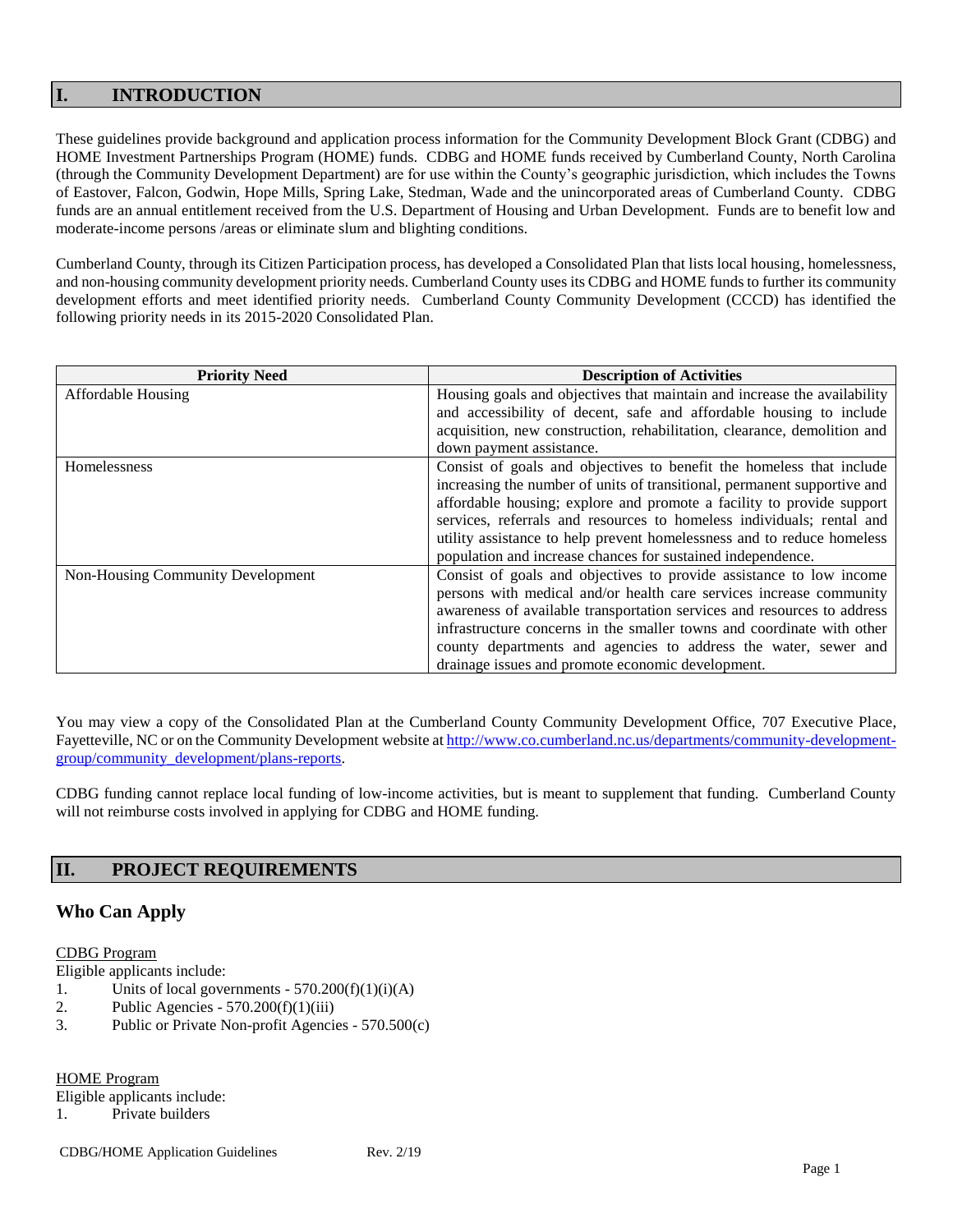- 2. Developers
- 3. Nonprofit community groups
- 4. Community Housing Development Organizations (CHDO's)

#### **Other**

1. Community Based Development Organizations (CBDO's)

# **National objectives requirement**

If applying for CDBG funds, an activity (or project) must meet one of three National Objectives:

- -Benefit to Low and Moderate Income Persons; OR
	- -Prevention or Elimination of Slums or Blighted areas as pre-approved by HUD; OR
	- -Other Urgent Needs (as in a national disaster declared by the President or state declared disaster).

## **1. Benefit to Low and Moderate Income Persons**

Activities benefiting low and moderate-income persons (meeting HUD's income criteria) will be considered to benefit low and moderate-income persons. Please reference CDBG regulations 570.209 for more detailed information, as this is a brief summary.

## a. Area Benefit Activities (LMA) - Map and L/M Census Data Attached

For these purposes, an Area Benefit activity is an activity *that is available to benefit all the residents of an area* that is primarily residential. In order to qualify as addressing the national objective of benefit to low/moderate income persons on an area basis, an activity must meet the identified needs of low/moderate income persons residing in an area where at least 51 percent of the residents are low/moderate income persons. The benefits of this type of activity are available to all residents in the area regardless of income.

- Available to all residents of the particular area delineate boundaries of service area; and
- At least 51% of the residents of the particular area are low and moderate income persons using officially recognized data, such as attached HUD Census Data; and
- Particular area is primarily residential in character.

# b. Limited Clientele Activities (LMC)

A *Low/Moderate income limited clientele activity* is an activity, which provides benefits predominantly to low to moderateincome persons rather than everyone in an area generally. It may benefit particular persons without regard to the area in which they reside, or it may be an activity which provides benefit on an area basis but only to a specific group of persons who reside in the area. In either case, at least 51% of the beneficiaries of the activity must be documented Low to Moderate income persons. To qualify under this requirement, the activity must meet one of the following:

- The following groups are presumed by HUD to be principally low and moderate income persons such as; 1) abused children; 2) battered spouses; 3) elderly persons; 4) handicapped adults; 5) homeless persons; 6) illiterate persons; 7) migrant farm workers; OR
- The activity requires information on family size and income to document that at least 51% of clientele are persons whose family income does not exceed **HUD's low and moderate income criteri**a; OR
- The activity has income eligibility requirements which limit the activity exclusively to low and moderate income persons; OR
- Be of such a nature and be in such location that it may be concluded that the activity's clientele will primarily be low and moderate-income persons.

# **2. Prevention or Elimination of Slum or Blight**

A slum/blight survey must be completed, adopted locally, approved by Cumberland County and HUD before any activities are undertaken under this National Objective. Examples include:

- Acquisition and demolition of a dilapidated property;
- Rehabilitation of a decayed community center that eliminates code violations that are detrimental to the health and safety of potential occupants like faulty wiring, falling plaster, or other similar conditions;
- Preservation of a deteriorated building of historic significance; and
- Financial assistance to a business to demolish a decayed structure and construct a new building on the site.

# **3**. **Other Urgent Needs (URG)**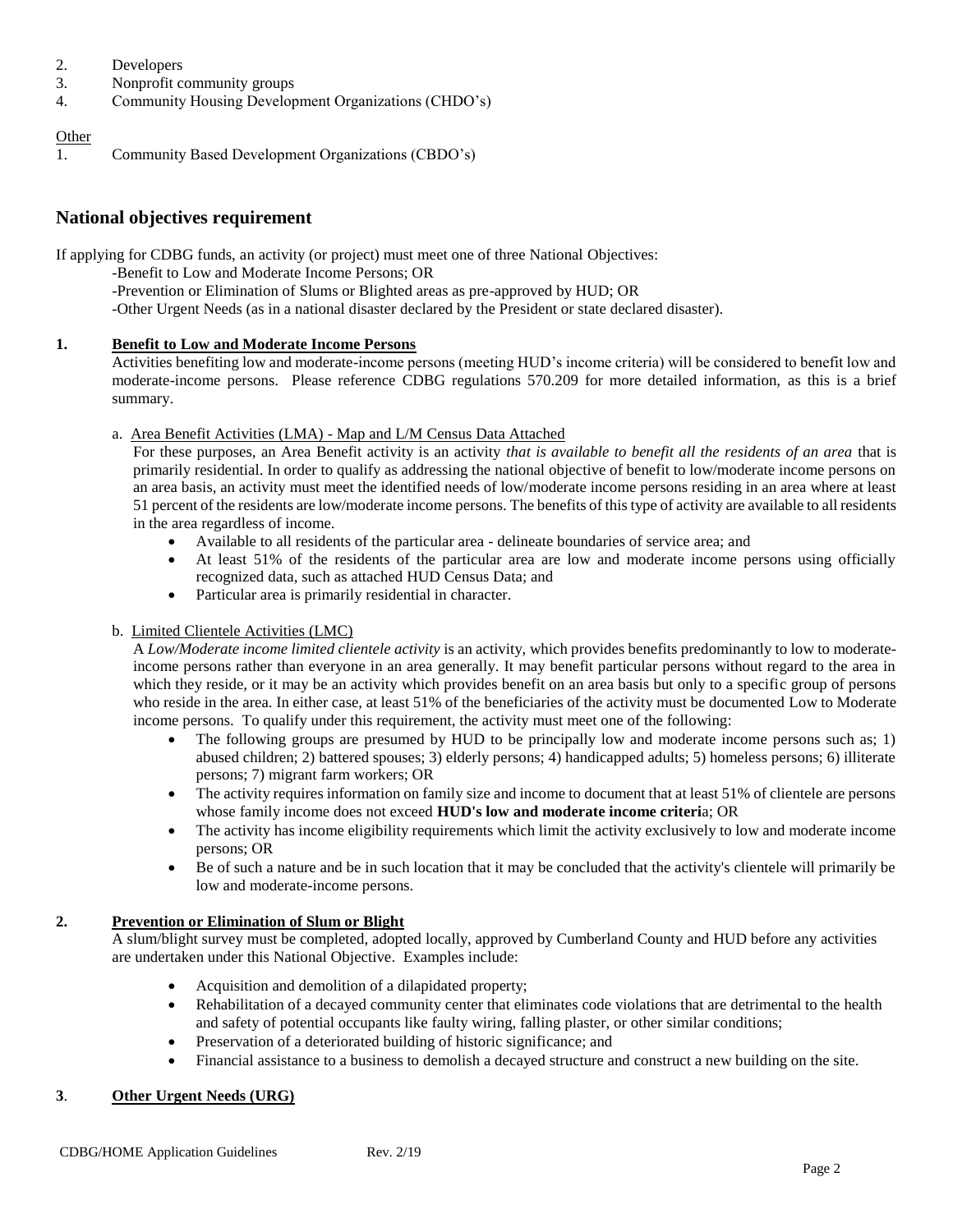Activities determined to meet a community development need, having a particular urgency (declared a national emergency) must document:

- The nature and degree of seriousness of the condition requiring assistance;
- Evidence that the recipient certified that the CDBG activity was designed to address the urgent need;
- Information on the timing of the development of the serious condition; and
- Evidence confirming that other financial resources to alleviate the needs were not available.

#### **III. CDBG-FUNDED ACTIVITIES**

#### **Activities Allowable**

For the Program Year 2019 (July 1, 2019 – June 30, 2020), applications will be reviewed for the following activities:

1. Public Services [570.201 (e)] including labor, supplies, and materials. There is a 15% cap (of the total CDBG allocation) on this category. Proposed **public service projects must be either: a new service or a quantifiable increase in the level of an existing service**. Public services include, but are not limited to: child care, health care, job training, recreation programs, education programs, public safety services, fair housing activities, services for senior citizens, services for homeless persons, drug abuse counseling and treatment, energy conservation counseling and testing, homebuyer down payment assistance, etc.

The **following Public Services are not eligible under this category**: political activities, ongoing grants or non-emergency payments (defined as more than 3 consecutive months) to individuals for their food, clothing, rent, utilities, or other income payments (570.207(b)(4).

- 2. Public Facilities and Improvements [570.201(c)] including acquisition, construction, or rehabilitation of the following (see regulations for complete list of eligible types of projects):
	- 1. Streets, street accessories, landscaping and sidewalks
	- 2. Water and sanitary sewer facilities
	- 3. Utilities;
	- 4. Park and recreation facilities;
	- 5. Flood and storm drainage facilities;
	- 6. Homeless centers;
	- 7. Centers for the handicapped or neighborhood facilities;
	- 8. Senior centers;
	- 9. Publicly or Privately Owned Commercial/Industrial
- 3. Affordable Housing Activities

#### **CDBG Eligible Housing Activities**

The following are examples of some housing activities that are eligible for CDBG funding. This list is not all-inclusive and a full list is available in the code of federal regulations (CFR), Part 24, section 570.201.

- 1. Acquisition
- 2. Acquisition of housing for rehabilitation
- 3. Disposition
- 4. Clearance and demolition
- 5. Homeownership assistance
- 6. Rental rehabilitation activities
- 7. Homeowner rehabilitation activities
- 8. Relocation assistance
- 9. Lead-based paint testing and abatement
- 10. Code enforcement
- 11. Historic preservation
- 12. Transitional housing
- 13. Emergency shelters
- 14. Utilities in public right of way
- 15. Conversion of buildings to housing
- 16. Fair housing activities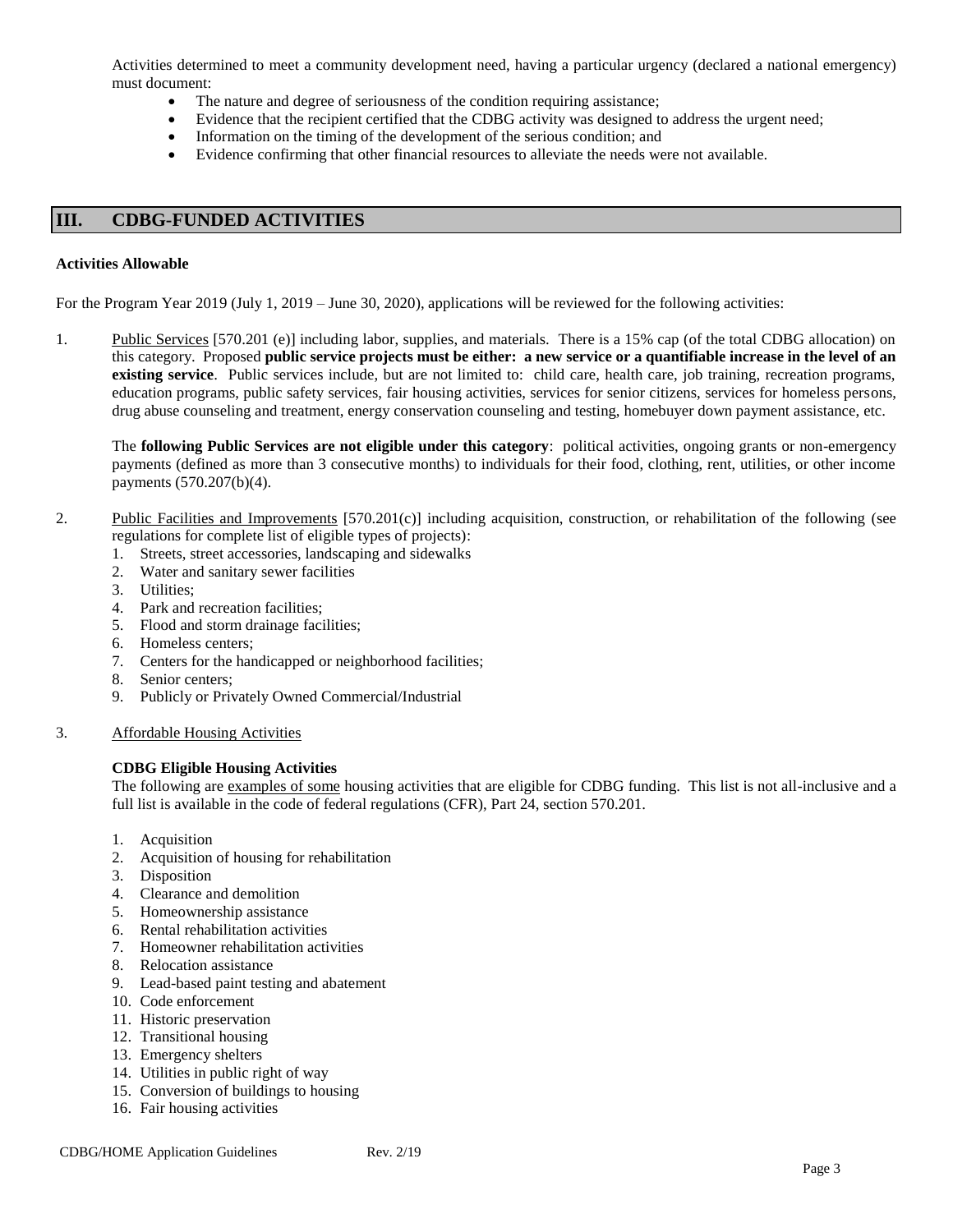17. Housing services in connection with Home Investment Partnerships (HOME) program activities.

#### 4. Economic Development Activities

Creation of job opportunities and/or job training for persons earning 80% or below the median income for Cumberland County.

#### **Ineligible CDBG Activities**

The following are activities which may not be assisted with CDBG funding (CFR Part 24, 570.207):

- 1. Buildings or portions thereof, used for the general conduct of government: This does not include, however, the removal of architectural barriers.
- 2. General Government Expenses: Expenses required to carry out the regular responsibilities of the unit of general local government. Title I of the Housing and Community Development Act of 1974, as amended (through 10-29-92), Section 101, last paragraph: It is the intent of Congress that the Federal assistance made available under this title not be utilized to reduce substantially the amount of local financial support for community development activities below the level of such support prior to the availability of such assistance.
- 3. Political Activities: Shall not be used to finance the use of facilities or equipment for political purposes or to engage in other partisan political activities, such as candidate forums, voter transportation or voter registration.
- 4. Equipment and Furnishings: Is generally ineligible unless such item constitutes all or part of a public service and is required to carry out a CDBG assisted activity or is an integral structural fixture.
- 5. Operating and Maintenance Expenses: The general rule is that any expense associated with repairing, operating or maintaining public facilities, improvements and service is ineligible. Also ineligible are payment of salary for staff, utility costs and similar expenses necessary for the operation of public works and facilities. Please reference CFR 570.207(b)(2) for exceptions and more detail.
- 6. New Housing Construction: and
- 7. Income Payments: Examples of ineligible income payments include: payments of income maintenance, housing allowances and mortgage subsidies.

#### Notes:

1. CDBG funds can be used for new housing construction by Neighborhood-based Nonprofit Organizations, Section 301(c) Small Business Investment Companies, and local development cooperation as part of a neighborhood revitalization, community economic development, or energy conservation project. 2. Fair housing activities are eligible as a CDBG administrative expense.

# **IV. HOME-FUNDED ACTIVITIES**

#### **Activities Allowable**

The following are examples of some housing activities that are eligible for HOME funding. This list is not all-inclusive and a full list is available in the code of federal regulations (CFR), Part 24, section 92.205 – 92.212.

- 1. New construction
- 2. Rehabilitation
- 3. Reconstruction
- 4. Conversion
- 5. Site Improvements
- 6. Acquisition of Property
- 7. Acquisition of Vacant Land
- 8. Demolition
- 9. Relocation Costs
- 10. Project-related Soft Costs

#### **Ineligible HOME Activities**

The following are activities which may not be assisted with HOME funding (CFR Part 24, 92.214):

HOME funds may not be used to:

- 1. Provide project reserve accounts, except as provided in §  $92.206(d)(5)$ , or operating subsidies;
- 2. Provide tenant-based rental assistance for the special purposes of the existing section 8 program, in accordance with section 212(d) of the Act;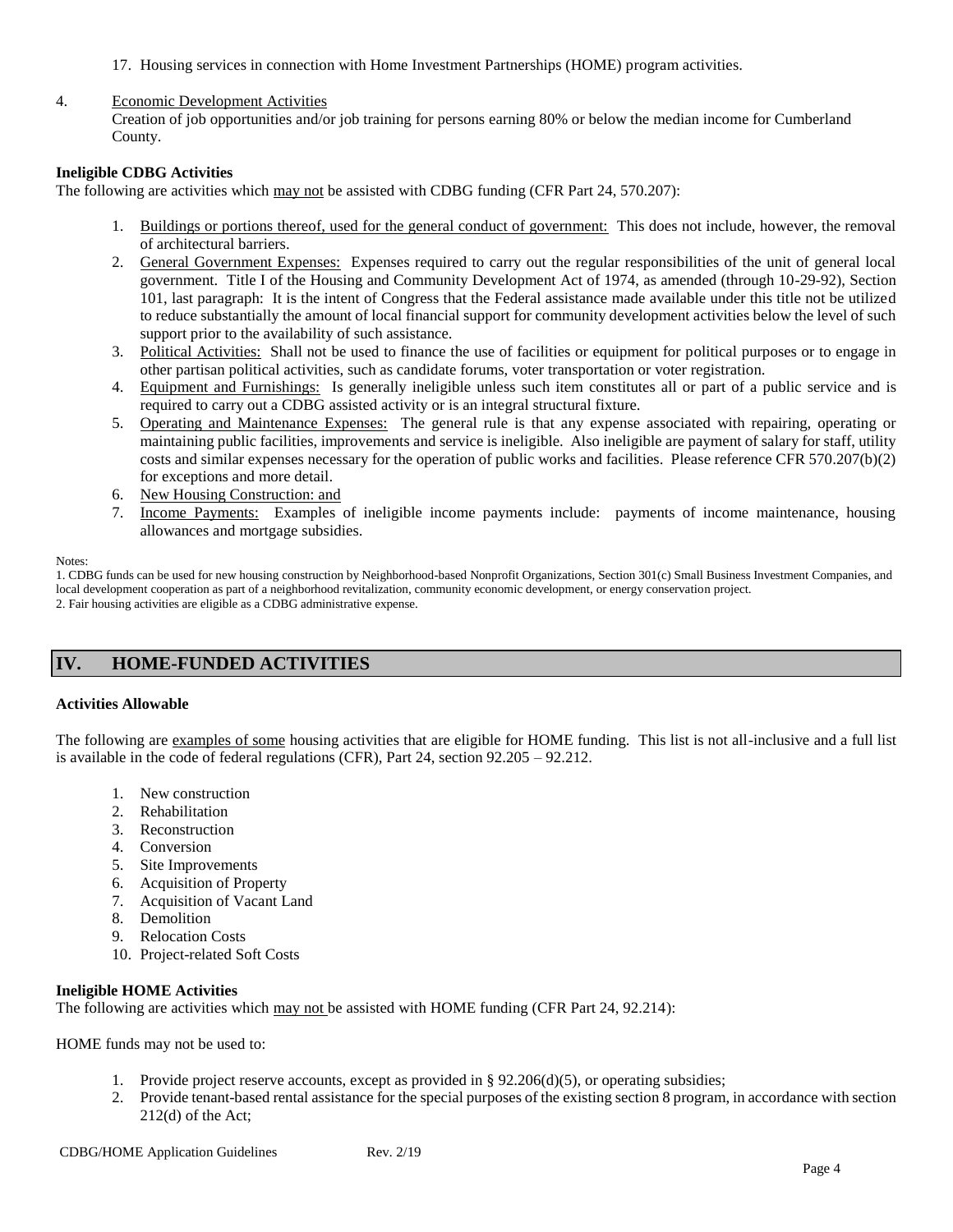- 3. Provide non-federal matching contributions required under any other Federal program;
- 4. Provide assistance authorized under section 9 of the 1937 Act (Public Housing Capital and Operating Funds);
- 5. Provide assistance to eligible low-income housing under 24 CFR part 248 (Prepayment of Low Income Housing Mortgages), except that assistance may be provided to priority purchasers as defined in 24 CFR 248.101;
- 6. Provide assistance (other than tenant-based rental assistance or assistance to a homebuyer to acquire housing previously assisted with HOME funds) to a project previously assisted with HOME funds during the period of affordability established by the participating jurisdiction in the written agreement under § 92.504. However, additional HOME funds may be committed to a project up to one year after project completion (see § 92.502), but the amount of HOME funds in the project may not exceed the maximum per-unit subsidy amount established under § 92.250.
- 7. Pay for the acquisition of property owned by the participating jurisdiction, except for property acquired by the participating jurisdiction with HOME funds, or property acquired in anticipation of carrying out a HOME project; or
- 8. Pay delinquent taxes, fees or charges on properties to be assisted with HOME funds.
- 9. Pay for any cost that is not eligible under §§ 92.206 through 92.209.
- 10. Participating jurisdictions may not charge monitoring, servicing and origination fees in HOME-assisted projects. However, participating jurisdictions may charge nominal application fees (although these fees are not an eligible HOME cost) to project owners to discourage frivolous applications. Such fees are applicable credits under OMB Circular A-87.

#### **Affordability Periods**

To ensure that HOME investments yield affordable housing over the long term, HOME imposes rent and occupancy requirements over the length of an affordability period. For homebuyer and rental projects, the length of the affordability period depends on the amount of HOME assistance to the project or buyer, and the nature of the activity funded. Table 1-1 provides the affordability periods.

| <b>HOME</b> Assistance per Unit or Buyer | Length of the Affordability Period |
|------------------------------------------|------------------------------------|
| Less than $$15,000$                      | 5 years                            |
| $$15,000 - $40,000$                      | 10 years                           |
| More than \$40,000                       | 15 years                           |
| New construction of rental housing       | 20 years                           |
| Refinancing of rental housing            | 15 years                           |

**Table 1-1: Determining the HOME Period of Affordability**

Throughout the affordability period, income-eligible households must occupy the HOME-assisted housing.

#### **Property Standards**

HOME-funded properties must meet certain minimum property standards.

# **V. APPLICATION SUBMITTAL PROCESS**

#### **Funding Application Instructions**

**Deadline:** CCCD must receive grant applications by **4:00 p.m., Monday, March 15, 2019.**

#### **What to Submit**

Complete application will consist of:

- Cover Sheet & Checklist (along with all applicable attachments)
- Part I: Agency Information & Federal Requirements (Required from all applicants) **AND**
- Part II: one of the following types of project:
	- o A (Public Services);
	- o B (Public Facility/Improvements);
	- o C (Affordable Housing Program); **OR**
	- o D (Economic Development).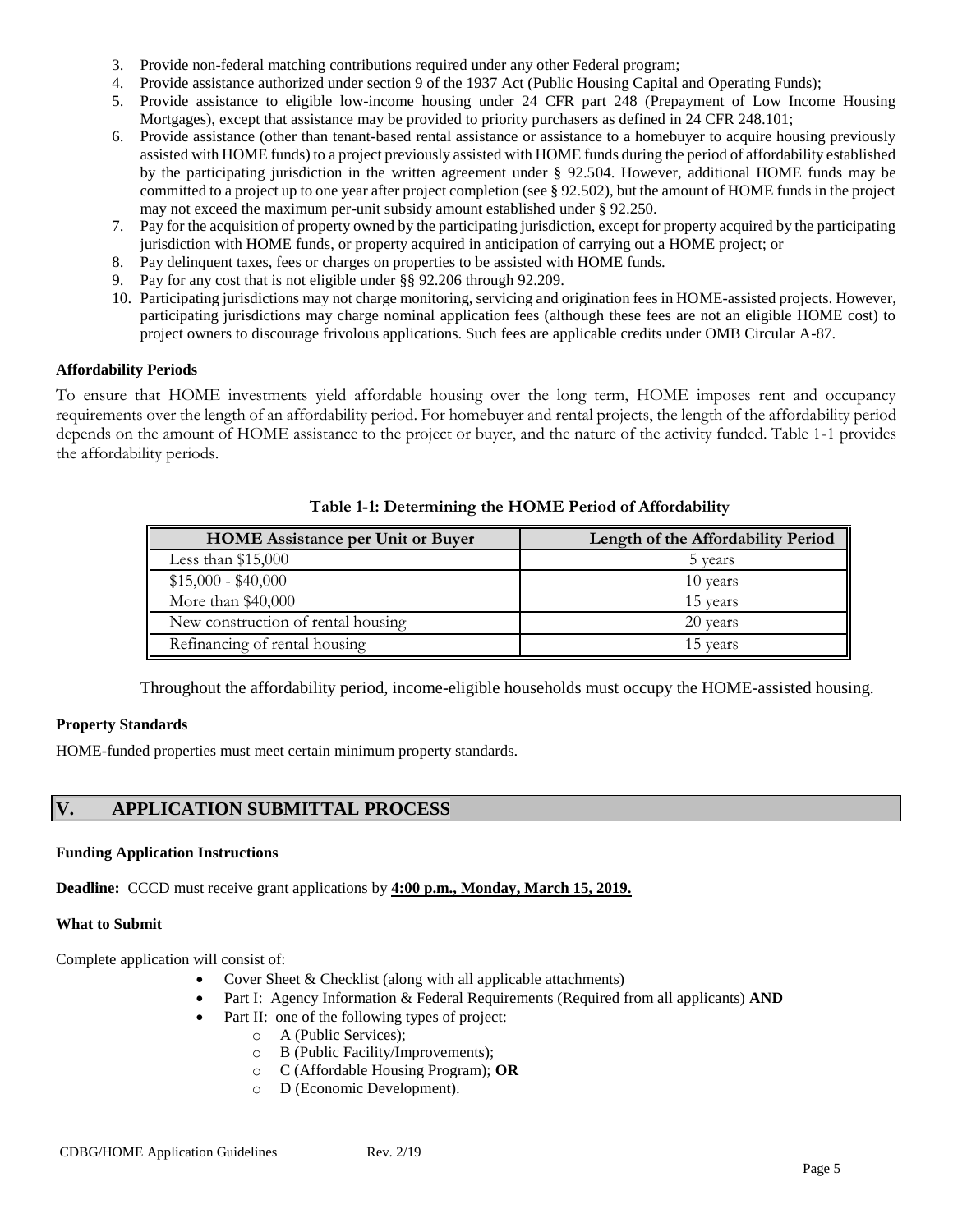**Please submit one (1) signed original and one (1) copy (for a total of 2) for each project**. **Faxed and emailed applications will NOT be accepted.** Please use a separate application if you are submitting for more than one project type. When completing the application, please answer each question thoroughly. If you feel a response is not applicable to your project/program, please indicate not applicable or "N/A" in that section. An application checklist has been included in the application to assist you in packaging your application. If you have questions, contact Dee Taylor at 910-323-6112.

Please submit completed application(s) to:

#### **Dee Taylor, Interim Director Cumberland County Community Development 707 Executive Place Fayetteville, NC 28305**

Copies of the funding application are available at the Cumberland County Community Development Office located at 707 Executive Place, Fayetteville, NC. You can also request the application package through email by contacting Dee Taylor at dtaylor@co.cumberland.nc.us.

In the event that CCCD determines, in its sole discretion, that it is necessary to revise any Part of the application an addendum, supplement, or amendment to this application will be posted at http://www.co.cumberland.nc.us/community dev.aspx. It is the responsibility of the proposer to check the website for any such addendums, supplements, or amendments made to the application.

# **VI. CDBG Application Grant Review and Selection Process**

Upon meeting the minimum threshold requirements, applications will be reviewed by CCCD. CCCD has established the following guidelines for review of applications for funding.

- 1. The Committee will review project applications to determine if the project will meet the priority needs and support the goals and objectives identified in CCCD's Consolidated Plan.
- 2. Each application will be reviewed based on the following categories:
	- a. Project Need & Service Delivery
	- b. Financial Feasibility
	- c. Agency Capacity
	- d. Compliance Issues (If previously funded through CCCD)
- 3. In addition to the above criteria, previous recipients of CCCD funding will also be reviewed based on the following criteria.
	- a. Efficiency of applicant in administering its public services program
	- b. Effectiveness of program
	- c. Documentation that funding will assist in providing an increased level of service
- 4. Funds provided through CCCD are not intended to be a permanent funding source. Agencies will be closely evaluated for their ability to seek other funding sources, in addition to CCCD funds.

# **VII. PROGRAM YEAR**

Cumberland County Program Year is July 1, 2019 – June 30, 2020. CDBG and HOME funding cannot replace local funding of lowincome activities, but is meant to supplement that funding. Cumberland County will not reimburse costs involved in applying for CDBG and HOME funding. No activities can begin for a proposed project until a Subrecipient Agreement is fully executed. Beginning activities before the effective date of the agreement will result in project ineligibility and no reimbursement.

# **VIII. REQUIREMENTS FOR AGENCIES AWARDED FUNDING**

**Documents Needed:** Funded agencies will be required to execute a contract with CCCD and provide the required insurance certificates, endorsements, and other required documents before or at the time of contract signing and before incurring expenses. No activities can

CDBG/HOME Application Guidelines Rev. 2/19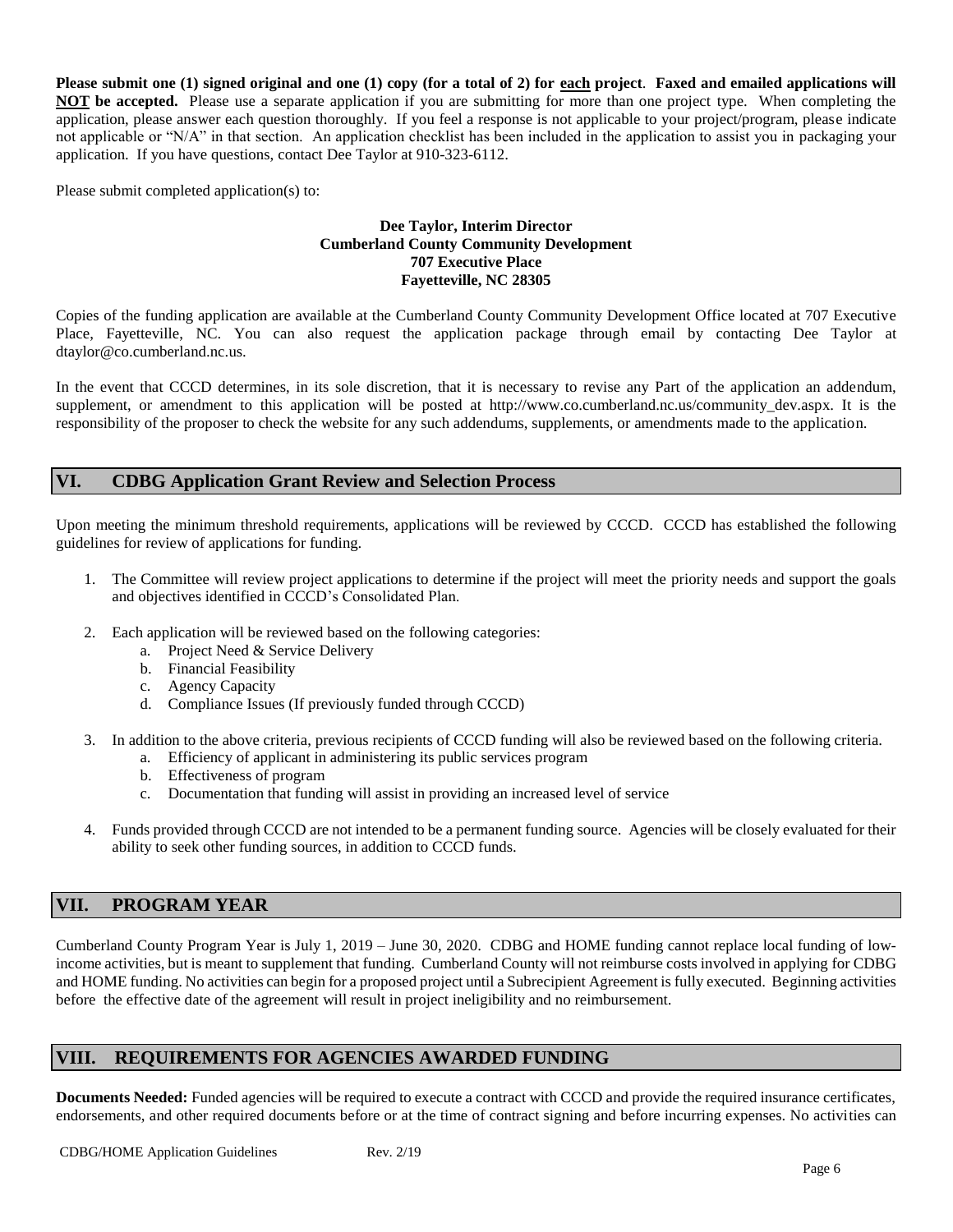begin for a proposed project until a Subrecipient Agreement is fully executed. Beginning activities before funds are officially released will result in project ineligibility and no reimbursement.

**Reporting and records:** CCCD and HUD shall have access to program records. Agencies will be required to obtain and provide individual client data including but not limited to ethnicity, income, disability, race, female head of household, clients 62 years and older and accomplishment data. If Limited Clientele -Client Based option was selected individual client income verification documents need to be obtained. If Limited Clientele - Presumed Benefit option was selected individual income data is not required, but other client data is. If Area Benefit option is used than individual income data is not required but area income information and other client data will be required. Monthly, quarterly and/or year end performance reports are required. Grant files and individual client files must be maintained for a minimum of 4 years after the program has ended.

**Budget and Draw Requests:** Agencies will be required to follow application budget line item amounts in draw requests. Agencies must ensure line items are feasible and give the agency flexibility in program expenditures. Funds will be provided on a reimbursement basis and supporting documentation must be approved by the CCCD staff prior to payment. Reimbursement requests must be submitted at least on a monthly basis.

**Monitoring and Technical Assistance**: The program will be monitored by CCCD for compliance with CCCD and HUD requirements and regulations. HUD staff may also monitor the program for compliance. Program requirements including performance, accomplishments, eligibility, and expenditures will be included in desk and site reviews. CCCD will provide technical assistance as needed or requested to assist with the project progress and success. If the agency is not following the program requirements and regulations funding may be terminated and funding reimbursement required.

**Provide Recognition of funding:** The agency is required to provide recognition for the role of CCCD in services provided through this grant. All activities and items utilized pursuant to this grant shall be prominently labeled as to the funding source.

**Coordinated Intake and Referral (For projects addressing homelessness):** The local Continuum of Care (CoC) has developed a coordinated intake and referral housing system that will help simplify housing referral and placement process for individuals and families experiencing homelessness. The coordinated entry represents a standardized access and referral system for all individuals to ensure that people experiencing homelessness receive appropriate assistance with both immediate and long-term housing and service needs. The entire coordinated entry process uses a "no wrong door" approach, while doing so through a standardized process from initial engagement to successful housing placement. This process will be used initially by housing providers of Federally-funded programs and will expand to other agencies. All providers within the network will use a standardized screening tool so that the prescreening process and its results are communicated clearly and consistently to other providers. The provider who will make the referral will share the recommended housing intervention with the individual who is screened and provide basic information about resources that could be a good fit.

**Addressing Homelessness Goals and Objectives:** In an effort in achieving it objectives to reduce homelessness in Cumberland County, CCCD may require the subrecipient (especially housing providers and/or developers) to serve a certain percentage of clients with incomes that are at or below 30% of the area median income.

**Certifications:** In accordance with the Community Development Block Grant Program Rule at 24 CFR Part 570, CCCD certifies that:

- Before committing any funds to a project, it will evaluate the project in accordance with the guidelines that CCCD has adopted for this purpose and will not invest any more CDBG or HOME funds in combination with other Federal assistance than is necessary to provide public services and/or public facilities / improvements.
- CCCD and its recipients/subrecipients will use CDBG or HOME funds pursuant to the Cumberland County Consolidated Plan approved by HUD and in accordance with all requirements of 24 CFR Parts 570 and 24 CFR 92.
- •

To the best of its knowledge and belief: no federal appropriated funds have been paid or will be paid, by or on behalf of CCCD, to any person for influencing or attempting to influence an officer or employee of any agency, a Member of Congress, an officer or employee of Congress, or an employee of a Member of Congress in connection with the awarding of any Federal loan, the entering into of any cooperative agreement, and the extension, continuation, renewal, amendment, or modification of any Federal contract, grant, loan or cooperative agreement; if any funds other than Federal appropriated funds have been paid or will be paid to any person for influencing or attempting to influence an officer or employee of any agency, a Member of Congress, an officer or employee of Congress, or an employee of a Member of Congress in connection with any Federal loan or agreement, CCCD will complete and submit Standard Form—LLL, "Disclosure Form to Report Lobbying," in accordance with its instructions; and CCCD will require that the language of this certification be included in the award documents for all subawards at all tiers (including subcontracts, subgrants, and contracts under grants, loans, and cooperative agreements) and that all subrecipients shall certify and disclose accordingly.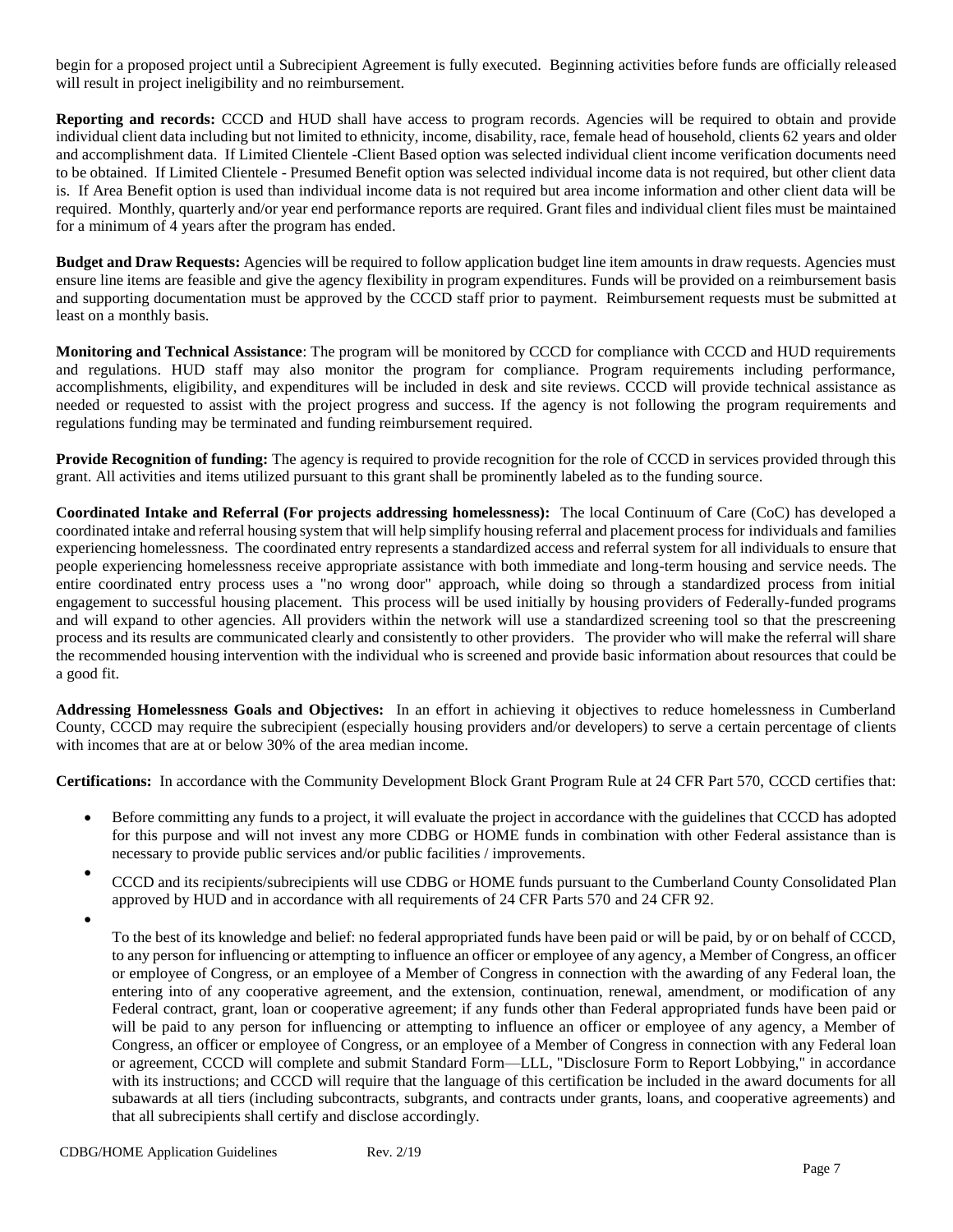The information presented should not be construed as a complete list of the regulations and requirements governing CCCD financing through these programs. Upon filing an application, you acknowledge that you assume all risks of change in CCCD's rules and regulations or policies concerning this program, together with any adverse effects upon you there from and any resulting costs thereof.

# **IX. DEFINITIONS**

*Reference HUD's website for additional definitions.*

**Consolidated Plan -** A document written by a State or local government describing the housing needs of the low- and moderateincome residents, outlining strategies to meet the needs and listing all resources available to implement the strategies. This document is required to receive HUD Community Planning and Development funds.

**Continuum of Care** - The Continuum of Care (CoC) consist of a coalition of agencies and individuals that promote communitywide commitment to the goal of ending homelessness.

**Low-income family** - is defined as a family whose income does not exceed 80 percent of area median family income (MFI). (In CDBG program operations this category was referred to as "**moderate income**".)

**Very low-income family** - is defined as a family whose income does not exceed 50% of the area median family income (MFI). (In CDBG program operations this category was included as "**low income**".)

**Extremely low-income family** - is a newly created term to address the homeless population or those at risk at becoming homeless. It is defined as a family whose income does not exceed 30% of area median family income (MFI). (In CDBG program operations this category was included as "**low income**".)

**Urban County Area** - The Cumberland County urban county entitlement area includes: unincorporated areas of Cumberland County and the Towns of Falcon, Godwin, Hope Mills, Linden, Spring Lake, Stedman, and Wade.

**Program Income** - For the purposes of the CDBG or HOME program, program income means gross income that is received by either a recipient or subrecipient and has been directly generated from the use of CDBG or HOME funds. For those program income-generating activities that are only partially assisted with CDBG or HOME funds, such income is prorated to reflect the actual percentage of CDBG or HOME funds that were used. Examples: (Please note that this list is not exclusive and therefore other types of funds may also constitute program income.)

- Proceeds from the disposition by sale or long-term lease (15 years or more) of real property purchased or improved with grant funds.
- Proceeds from the disposition of equipment bought with grant funds.
- Gross income from the use or rental of real property that has been constructed or improved with grant funds and that is owned (in whole or in part) by the recipient or subrecipient. Costs incidental to the generation of the income are deducted from the gross income.
- Payments of principal and interest on loans made using grant funds.
- Proceeds from the sale of loans made with grant funds.
- Proceeds from the sale of obligations secured by loans made with grant funds.
- Funds collected through special assessments that are made against properties owned and occupied by non-low and moderate-income households where the assessments have been made to recover some or the entire grant portion of a public improvement.

**Public Facilities and Improvements** - Broadly interpreted to include all improvements and facilities that are either publicly owned or that are traditionally provided by the government, or owned by a nonprofit, and operated so as to be open to the general public. This would include neighborhood facilities, firehouses, public schools, and libraries. Public improvements include streets, sidewalks, curbs and gutters, parks, playgrounds, water and sewer lines, flood and drainage improvements, parking lots, utility lines, and aesthetic amenities on public property such as trees, sculptures, pools of water and fountains, and other works of art. The regulations specify that facilities that are designed for use in providing shelter for persons having special needs are considered to be public facilities (and not permanent housing), and thus are covered under this category of basic eligibility. Such shelters would include nursing homes, convalescent homes, hospitals, shelters for victims of domestic violence, shelters and transitional facilities/housing for the homeless, halfway houses for run-away children, drug offenders or parolees, group homes for the developmentally disabled, and shelters for disaster victims.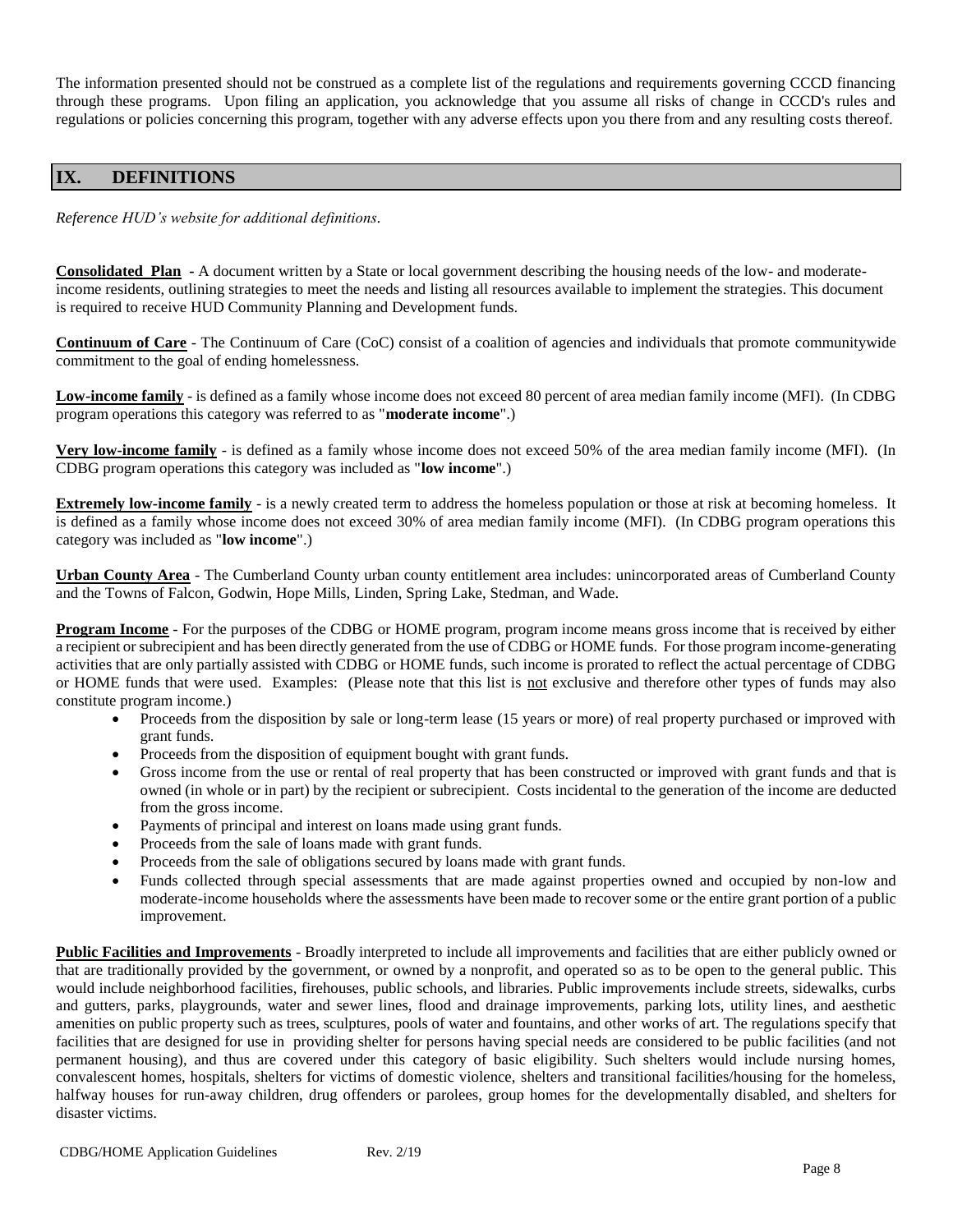**Reconstruction** - The rebuilding of a structure on the same site in substantially the same manner. Deviations from the original design are permitted for reasons of safety or if otherwise impractical. The structure to be reconstructed may be residential or nonresidential, and either publicly- or privately-owned. For reconstruction involving housing, the number of housing units on a site may not be increased, but the number of rooms per unit may be increased or decreased. [Note that any *decrease* in the number of units on a site may require compliance with the one-for-one replacement of L/M income dwelling units at 24 CFR part 42, subpart C.]. Reconstruction of residential structures would also permit replacing an existing substandard unit of manufactured housing with a new or standard unit of manufactured housing.

**Rehabilitation** - To restore or bring to a condition of HEALTH, SAFETY, or useful and constructive activity, primarily associated with both single and multi-family housing that is existing.

**SubGrantee** (subrecipient) - An entity who receives CDBG and/or HOME funding from Cumberland County.

# **X. THE REGULATIONS**

Other applicable rules and regulations: Regulations (CFR, Part 24), OMB Circulars A-97 (governments) and A-122 (non-profits) and HUD Guidance Notices and various reporting requirements. If you need a copy of these regulations, circulars, reporting requirements, etc., copies can be found on the HUD web site at [www.hud.gov](http://www.hud.gov/) or request copies from Cumberland County Community Development. The following are related Act, OMB Circulars and regulations that must be complied with when using grant funds. The following is a list and brief description of some of these:

FEDERAL ACT **-** Title I of the Housing and Community Development Act of 1974, as amended through 10/29/92.

#### FEDERAL REGULATIONS - CFR Title 24

-Part 59 - Environmental Review Procedures for the CDBG, Rental Rehabilitation and Housing Development Programs.

-Part 95 - Administrative Requirements for Grants and Cooperative Agreements to State, Local and Federally Recognized Indian Tribal Governments.

- -Part 570 Community Development Block Grants
	- Sub Part A General Provisions
	- Sub Part C Eligible Activities
	- Sub Part D Entitlement Grants
	- Sub Part J Grant Administration
	- Sub Part K Other Program Requirements
	- Sub Part O Performance Reviews

#### OMB CIRCULARS

A-21, Cost Principles for Educational Institutions

- A-122, Cost Principles for Nonprofit Organizations
- A-110, Grants and Agreements with Institutions of Higher Education, Hospitals, and other nonprofit organizations-Uniform Administrative Requirements.
- A-133, Audits of Institutions of Higher Education and Other Nonprofit Institutions.
- \*A-129, Single Audits of State and Local Governments
- \*A-97, Cost Principles for State and Local Governments

\*OMB Circular for Government Subrecipients

#### OTHER RELATED REGULATIONS

Disclosure Requirements - (C.F.R., Part 12 "Accountability in the Provision of HUD Assistance")

Any applicant applying for Federal assistance from HUD for a specific project or activity or that is distributing HUD assistance must disclose certain information if you have allocated/received or can reasonably expect to receive in excess of \$200,000 in aggregate, from Federal, State, or local CDBG funds during the Federal Fiscal Year. Labor Standards Provisions (Davis-Bacon) - Construction projects receiving \$2,000 in CDBG (federal) funds will be required to comply with prevailing wage requirements.

Environmental Regulations - All funded projects will need to have an environmental review to ensure compliance with NEPA (National Environmental Protection Act) regulations. Cumberland County conducts these reviews but needs SubGrantee cooperation.

Housing One for One Replacement - If your project involves acquisition/demolition of housing, each unit (bedroom) must be replaced with similar number of affordable units. Contact our office if you need more information.

Housing Displacement/Relocation - If your project involves dislocating or relocating people or businesses, there are additional regulations so do contact our office for more information.

Other Program Requirements (570.600) **Fair Housing -** Receipt of CDBG funds also requires compliance with Public Law 99-352 and Public Law 90-294 by SubGrantee to affirmatively further fair housing.

Public Law 99-352 refers to **Title VI of the Civil Rights Act of 1964** which provides that no person in the United States shall on the ground of race, color, or national origin, be excluded from participation in, be denied the benefits of, or be subjected to discrimination under any program or activity receiving Federal financial assistance. Public Law 90-294 refers to **Title VIII of the Civil Rights Act of 1969**, popularly known as the **Fair Housing Act**, which provides that it is the policy of the United States to provide, within constitutional limitations, for fair housing throughout the United States and prohibits any persons from discriminating in the sale or rental of housing, the financing of housing, or the provision of brokerage services, including otherwise making unavailable or denying a dwelling to a person, because of race, color, religion, sex, or national origin.

ADA Compliance - Projects receiving CDBG funding involving building or public facilities improvements must include accessibility and comply with the Americans with Disabilities Act Guidelines (ADAG).